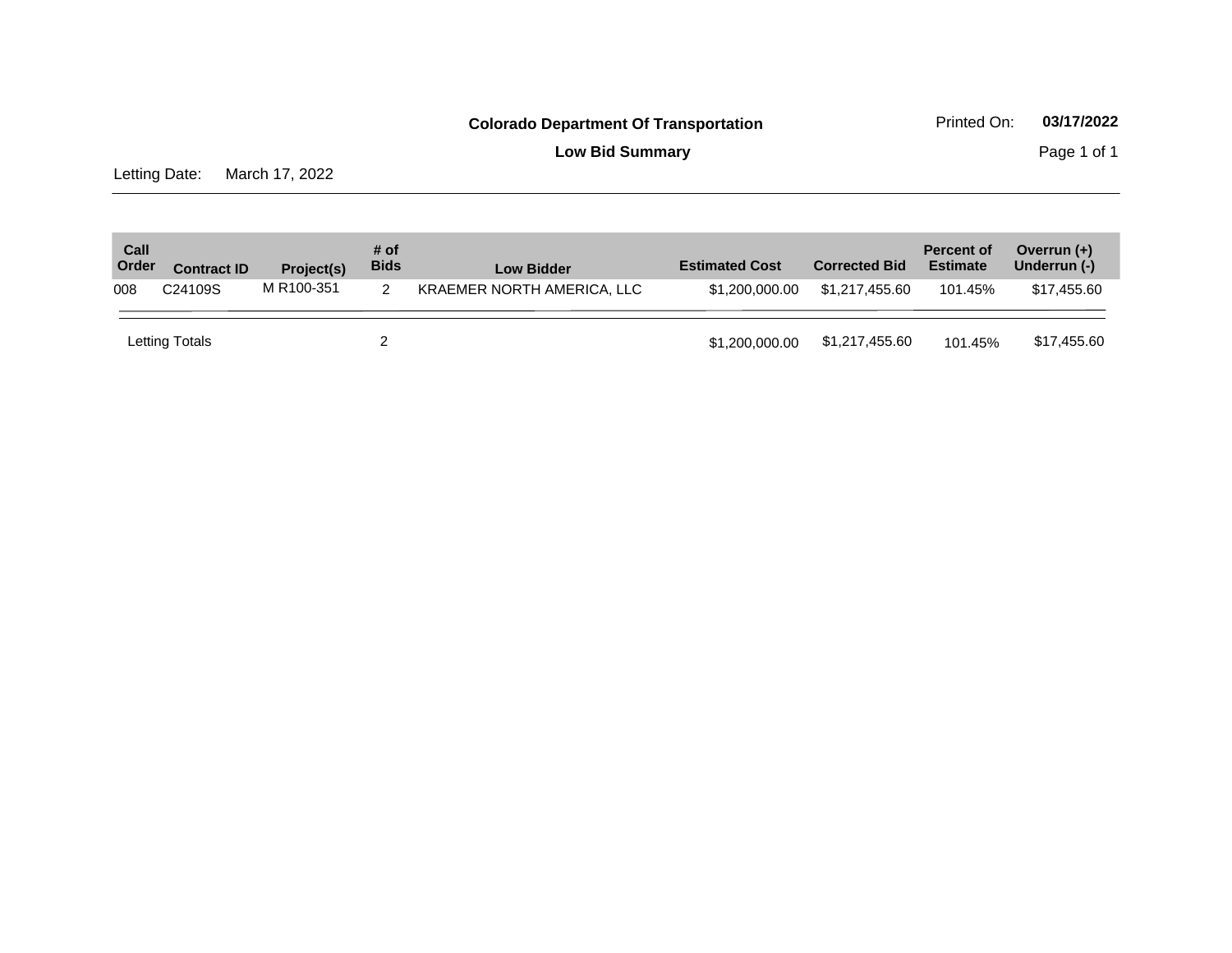|                                                                                          |                                                                                                                                                                                                                                                                                                                                                                                                                   | Printed On: | 03/17/2022 |
|------------------------------------------------------------------------------------------|-------------------------------------------------------------------------------------------------------------------------------------------------------------------------------------------------------------------------------------------------------------------------------------------------------------------------------------------------------------------------------------------------------------------|-------------|------------|
|                                                                                          | <b>Colorado Department Of Transportation</b><br><b>Vendor Ranking</b><br>Contract ID:<br>C <sub>24109</sub> S<br>This project will replace (3) overhead sign structures on I-70 between the Kipling St &<br>Wadsworth Blvd interchanges, with (5) cantilever overhead sign structures. One cantilever sign<br>structure will have a special caisson design to attach it to the existing overhead sign structure's | Page 1 of 1 |            |
| <b>Contract Description:</b><br>PROJECT MTCE R100-351, SUBACCOUNT 24109<br>caisson.      |                                                                                                                                                                                                                                                                                                                                                                                                                   |             |            |
| This project will also replace overhead and ground-mounted Class III sign panels on I-70 |                                                                                                                                                                                                                                                                                                                                                                                                                   |             |            |

between the I-76/Wadsworth and I-25 interchanges.

| Rank | <b>Vendor ID</b> | <b>Vendor Name</b>         | <b>Total Bid</b> | <b>Percent Of</b><br><b>Low Bid</b> | <b>Percent Of</b><br><b>Estimate</b> |
|------|------------------|----------------------------|------------------|-------------------------------------|--------------------------------------|
| 0    | -EST-            | <b>Engineer's Estimate</b> | \$1,200,000.00   | 98.57%                              | 100.00%                              |
|      | 1581             | KRAEMER NORTH AMERICA, LLC | \$1,217,455.60   | 100.00%                             | 101.45%                              |
|      | 1086A            | STRUCTURES, INC.           | \$1,217,804.00   | 100.03%                             | 101.48%                              |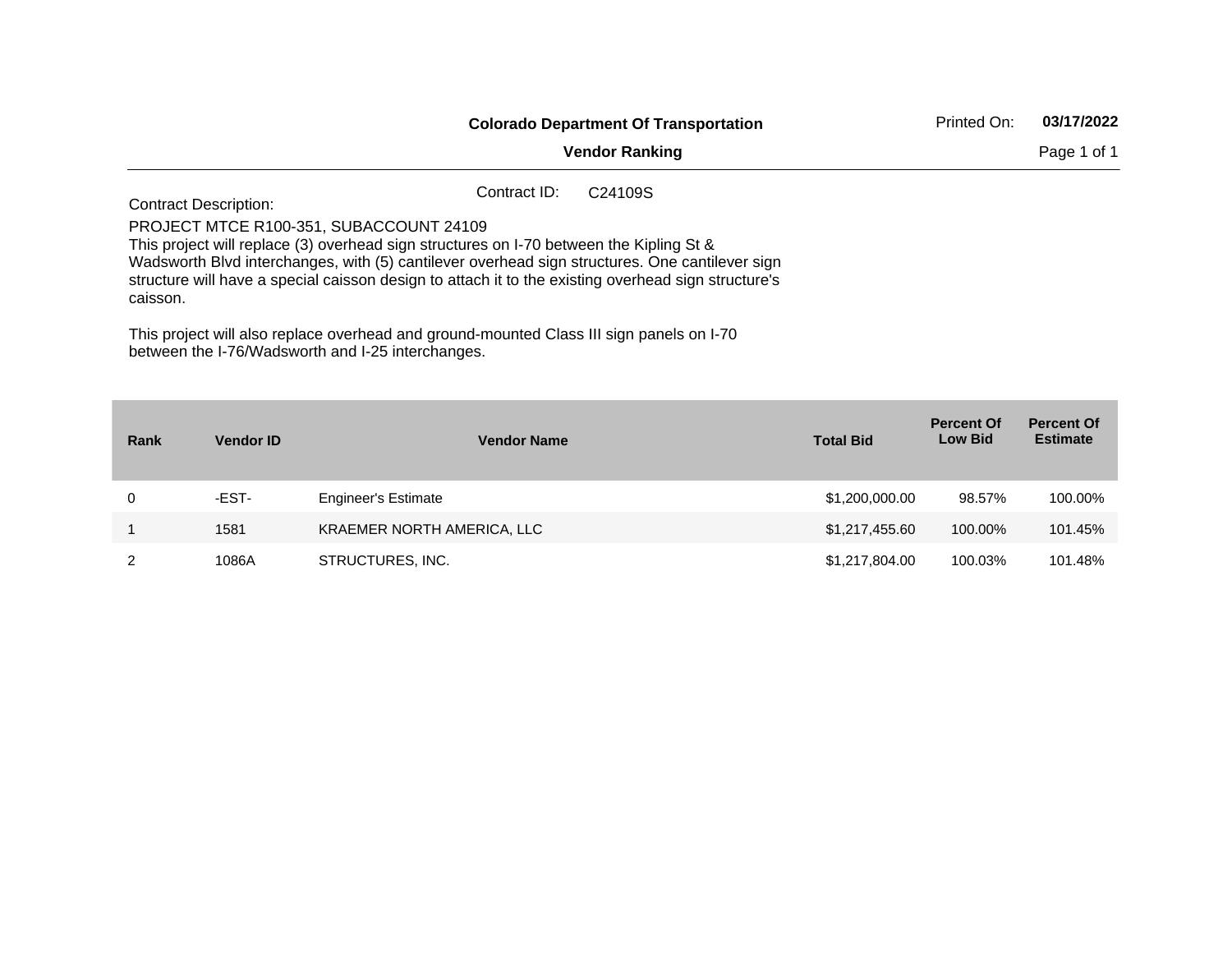|                      | Tabulation of Bids                        |                                                  |
|----------------------|-------------------------------------------|--------------------------------------------------|
| Contract ID: C24109S |                                           |                                                  |
|                      | $(0)$ -EST-<br><b>Engineer's Estimate</b> | (1) 1581<br><b>KRAEMER NORTH</b><br>AMFRICA II C |

|                     |                                                              |               | <b>Engineer's Estimate</b> |           | <b>KRAEMER NORTH</b><br><b>AMERICA, LLC</b> |                    | <b>STRUCTURES, INC.</b> |           |
|---------------------|--------------------------------------------------------------|---------------|----------------------------|-----------|---------------------------------------------|--------------------|-------------------------|-----------|
| <b>Item Code</b>    | <b>Description</b>                                           | Quantity      | <b>Unit Price</b>          | Amount    | <b>Unit Price</b>                           | Amount             | <b>Unit Price</b>       | Amount    |
| <b>SECTION:</b>     | <b>ROADWAY</b><br>0001                                       |               |                            |           |                                             | LCC:               |                         |           |
| 201-00000           | Clearing and Grubbing                                        | 1.000<br>L S  | 20,000.00000               | 20,000.00 | 1,709.00000                                 | 1,709.00           | 3,700.00000             | 3,700.00  |
|                     | 202-00805 Removal of Overhead Sign Structure                 | 4.000 EACH    | 15,000.00000               | 60,000.00 | 14,347.00000                                | 57,388.00          | 17,750.00000            | 71,000.00 |
|                     | 202-00810 Removal of Ground Sign                             | 3,000 EACH    | 2,000.00000                | 6,000.00  | 2,088.00000                                 | 6,264.00           | 4,005.00000             | 12,015.00 |
|                     | 202-00821 Removal of Sign Panel                              | 32.000 EACH   | 1,000.00000                | 32,000.00 | 1,114.00000 35,648.00                       |                    | 788.00000               | 25,216.00 |
|                     | 202-01170 Removal of Guardrail Type 7                        | LF<br>361.000 | 100.00000                  | 36,100.00 |                                             | 95.00000 34,295.00 | 196.00000               | 70,756.00 |
| 203-01597 Potholing |                                                              | 50,000 HOUR   | 400.00000                  | 20,000.00 | 439.00000 21,950.00                         |                    | 395.00000               | 19,750.00 |
|                     | 208-00012 Erosion Log Type 1 (9 Inch)                        | LF<br>200,000 | 22.00000                   | 4,400.00  | 25.00000                                    | 5,000.00           | 13.00000                | 2,600.00  |
| 208-00046           | <b>Pre-fabricated Concrete Washout Structure</b><br>(Type 1) | 1.000 EACH    | 10,800.00000               | 10,800.00 | 10,828.00000                                | 10,828.00          | 2,304.00000             | 2,304.00  |
|                     | 208-00103 Removal and Disposal of Sediment (Labor)           | 10,000 HOUR   | 100.00000                  | 1,000.00  | 100.00000                                   | 1,000.00           | 57.00000                | 570.00    |
|                     | 208-00106 Sweeping (Sediment Removal)                        | 10,000 HOUR   | 300.00000                  | 3,000.00  | 271.00000                                   | 2,710.00           | 118.00000               | 1,180.00  |

208-00107 Removal of Trash 10.000 HOUR 95.00000 950.00 100.0000 1,000.00 1,000.00 1,360.00 212-00006 Seeding (Native) 0.100 ACRE 12,000.00000 1,200.00 10,371.00000 1,037.10 8,960.00000 896.00 212-00032 Soil Conditioning 0.100 ACRE 14,500.00000 1,450.00 17,401.00000 1,740.10 14,310.00000 1,431.00 213-00002 Mulching (Weed Free Hay) 0.100 ACRE 9,800.00000 980.00 8,144.00000 814.40 7,260.00000 726.00 213-00061 Mulch Tackifier 20.000 LB 35.00000 700.00 38.00000 760.00 30.00000 600.00

**Tabulation of Bids Page 1 of 4** 

**(2) 1086A**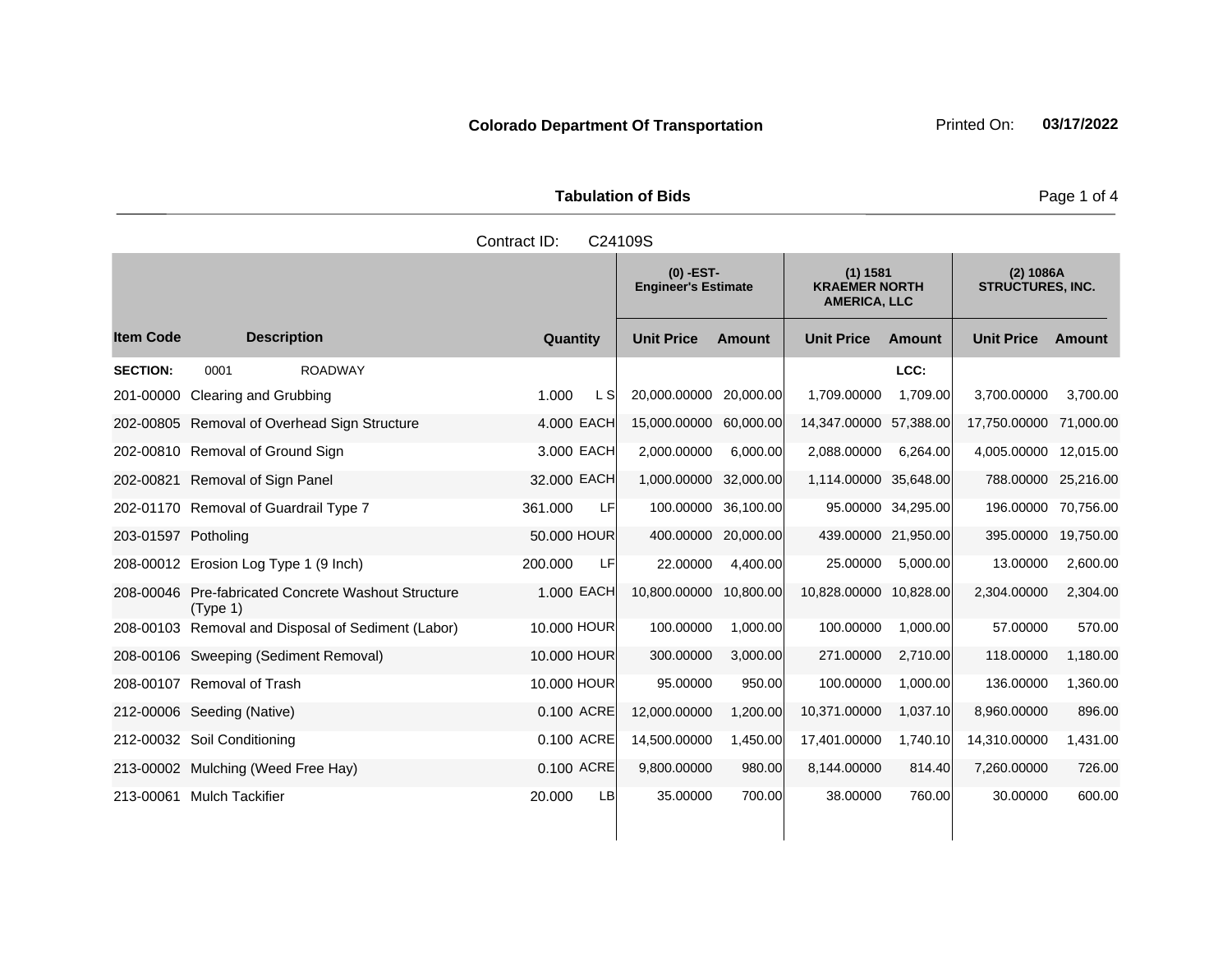**Tabulation of Bids** Page 2 of 4

|                 |                                                               | Contract ID: |            | C24109S                                   |           |                                                         |                   |                                      |           |
|-----------------|---------------------------------------------------------------|--------------|------------|-------------------------------------------|-----------|---------------------------------------------------------|-------------------|--------------------------------------|-----------|
|                 |                                                               |              |            | $(0)$ -EST-<br><b>Engineer's Estimate</b> |           | (1) 1581<br><b>KRAEMER NORTH</b><br><b>AMERICA, LLC</b> |                   | (2) 1086A<br><b>STRUCTURES, INC.</b> |           |
| ltem Code       | <b>Description</b>                                            | Quantity     |            | <b>Unit Price</b>                         | Amount    | <b>Unit Price</b>                                       | Amount            | <b>Unit Price</b>                    | Amount    |
| <b>SECTION:</b> | <b>ROADWAY</b><br>0001                                        |              |            |                                           |           |                                                         | LCC:              |                                      |           |
|                 | 217-00020 Herbicide Treatment                                 | 10,000 HOUR  |            | 160.00000                                 | 1,600.00  | 209.00000                                               | 2,090.00          | 90.00000                             | 900.00    |
|                 | 503-00042 Drilled Shaft (42 Inch)                             | 19.000       | LF         | 1,500.00000 28,500.00                     |           | 1,618.00000 30,742.00                                   |                   | 1,336.00000 25,384.00                |           |
|                 | 503-00048 Drilled Shaft (48 Inch)                             | 69.000       | LF         | 1,750.00000 120,750.00                    |           | 1,540.00000 106,260.00                                  |                   | 1,472.00000 101,568.00               |           |
|                 | 503-00060 Drilled Shaft (60 Inch)                             | 33.000       | LF         | 2,100.00000 69,300.00                     |           | 1,984.00000 65,472.00                                   |                   | 2,076.00000 68,508.00                |           |
|                 | 606-00710 Guardrail Type 7 (Style CA)                         | 494.000      | LF         | 300.00000 148,200.00                      |           | 280.00000 138,320.00                                    |                   | 216.00000 106,704.00                 |           |
|                 | 613-01200 2 Inch Electrical Conduit (Plastic)                 | 60.000       | LFI        | 60.00000                                  | 3,600.00  | 56.00000                                                | 3,360.00          | 63.00000                             | 3,780.00  |
|                 | 613-07005 Type Five Pull Box                                  |              | 3,000 EACH | 7,400.00000 22,200.00                     |           | 7,874.00000 23,622.00                                   |                   | 2,500.00000                          | 7,500.00  |
|                 | 614-00027 Sign Panel (Class II) (Install Only)                | 24,000       | SFI        | 24.00000                                  | 576.00    | 13.00000                                                | 312.00            | 17.00000                             | 408.00    |
|                 | 614-00028 Sign Panel (Class III) (Install Only)               | 4,534.000    | SF         | 9.00000                                   | 40,806.00 |                                                         | 9.00000 40,806.00 | 21.00000                             | 95,214.00 |
|                 | 614-00615 Steel Signpost (W 6x15)                             | 58.000       | LF         | 150.00000                                 | 8,700.00  | 157.00000                                               | 9,106.00          | 130.00000                            | 7,540.00  |
|                 | 614-00818 Steel Signpost (W 8x18)                             | 31.000       | LFI        | 160.00000                                 | 4,960.00  | 163.00000                                               | 5,053.00          | 136.00000                            | 4,216.00  |
|                 | 614-03002 Concrete Footing (Type 2)                           |              | 4.000 EACH | 2,400.00000                               | 9,600.00  | 2,923.00000 11,692.00                                   |                   | 2,609.00000                          | 10,436.00 |
|                 | 614-03003 Concrete Footing (Type 3)                           |              | 2.000 EACH | 3,200.00000                               | 6.400.00  | 3,132.00000                                             | 6,264.00          | 2,656.00000                          | 5,312.00  |
|                 | 614-10050 Modification of Overhead Sign Structure             |              | 4.000 EACH | 7,500.00000                               | 30,000.00 | 8,179.00000 32,716.00                                   |                   | 9,350.00000                          | 37,400.00 |
|                 | 614-32900 Monotube Overhead Sign Cantilever (Install<br>Only) |              | 5,000 EACH | 11,000.00000                              | 55,000.00 | 11,516.00000 57,580.00                                  |                   | 8,148.00000                          | 40,740.00 |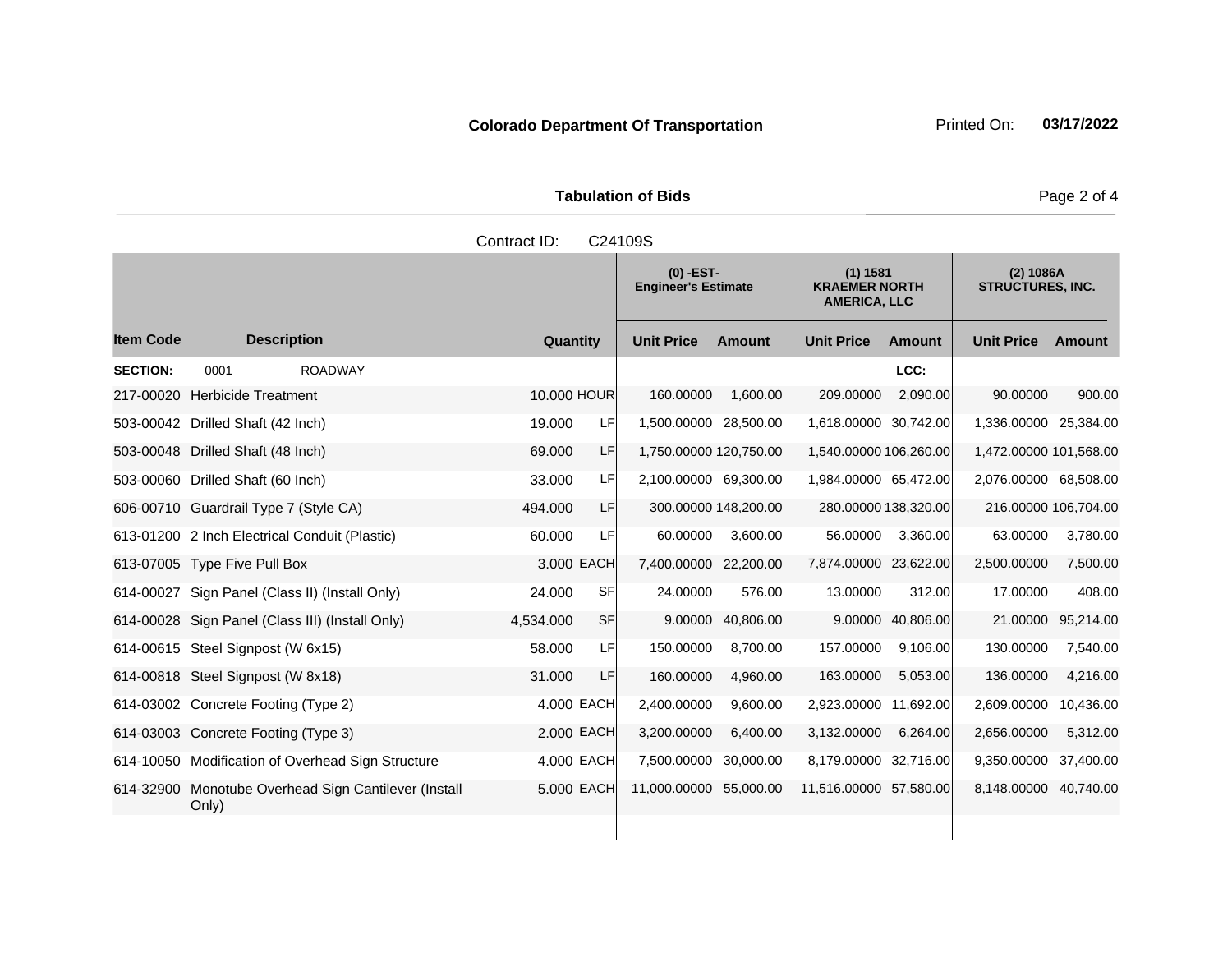|                      | <b>Tabulation of Bids</b> |
|----------------------|---------------------------|
| Contract ID: C24109S |                           |
|                      |                           |

|                    |                                                    |                      | $(0)$ -EST-<br><b>Engineer's Estimate</b> |               | (1) 1581<br><b>KRAEMER NORTH</b><br><b>AMERICA, LLC</b> |           | $(2)$ 1086A<br><b>STRUCTURES, INC.</b> |           |
|--------------------|----------------------------------------------------|----------------------|-------------------------------------------|---------------|---------------------------------------------------------|-----------|----------------------------------------|-----------|
| <b>Item Code</b>   | <b>Description</b>                                 | Quantity             | <b>Unit Price</b>                         | <b>Amount</b> | <b>Unit Price</b>                                       | Amount    | <b>Unit Price</b>                      | Amount    |
| <b>SECTION:</b>    | 0001<br><b>ROADWAY</b>                             |                      |                                           |               |                                                         | LCC:      |                                        |           |
| 620-00020          | <b>Sanitary Facility</b>                           | 1.000 EACH           | 2,000.00000                               | 2,000.00      | 1,566.00000                                             | 1.566.00  | 1,434.00000                            | 1,434.00  |
| 625-00000          | <b>Construction Surveying</b>                      | L SI<br>1.000        | 19,000.00000                              | 19.000.00     | 16.594.00000                                            | 16,594.00 | 31,800.00000                           | 31.800.00 |
|                    | 626-00000 Mobilization                             | L SI<br>1.000        | 73.077.00000                              | 73.077.00     | 153,524.00000 153,524.00                                |           | 106,950.00000 106,950.00               |           |
|                    | 626-01114 Public Information Management (Tier IV)  | 86.000<br><b>DAY</b> | 100.00000                                 | 8,600.00      | 96.00000                                                | 8,256.00  | 73.00000                               | 6,278.00  |
| 630-00000 Flagging |                                                    | 50.000 HOUR          | 55.00000                                  | 2,750.00      | 53.00000                                                | 2,650.00  | 42.00000                               | 2,100.00  |
|                    | 630-00003 Uniformed Traffic Control                | 20.000 HOUR          | 120.00000                                 | 2,400.00      | 146.00000                                               | 2,920.00  | 132.00000                              | 2,640.00  |
|                    | 630-00006 Uniformed Traffic Control (Vehicle)      | 20.000 HOUR          | 30.00000                                  | 600.00        | 35.00000                                                | 700.00    | 53.00000                               | 1,060.00  |
|                    | 630-00007 Traffic Control Inspection               | 16.000<br><b>DAY</b> | 100.00000                                 | 1,600.00      | 313.00000                                               | 5.008.00  | 186.00000                              | 2,976.00  |
|                    | 630-00012 Traffic Control Management               | <b>DAY</b><br>60.000 | 1,600.00000                               | 96,000.00     | 1,462.00000 87,720.00                                   |           | 1,260.00000                            | 75,600.00 |
|                    | 630-80335 Barricade (Type 3 M-A) (Temporary)       | 4.000 EACH           | 220.00000                                 | 880.00        | 104.00000                                               | 416.00    | 64.00000                               | 256.00    |
|                    | 630-80341 Construction Traffic Sign (Panel Size A) | 27.000 EACH          | 52.00000                                  | 1,404.00      | 63.00000                                                | 1,701.00  | 87.00000                               | 2,349.00  |
|                    | 630-80342 Construction Traffic Sign (Panel Size B) | 27,000 EACH          | 71.00000                                  | 1,917.00      | 77.00000                                                | 2,079.00  | 199.00000                              | 5,373.00  |
|                    | 630-80343 Construction Traffic Sign (Panel Size C) | 14.000 EACH          | 100.00000                                 | 1,400.00      | 90.00000                                                | 1,260.00  | 228.00000                              | 3,192.00  |
|                    | 630-80348 Construction Information Sign            | 2.000 EACH           | 11,350.00000                              | 22,700.00     | 696.00000                                               | 1,392.00  | 339.00000                              | 678.00    |
|                    | 630-80350 Vertical Panel                           | 50.000 EACH          | 30.00000                                  | 1,500.00      | 35.00000                                                | 1,750.00  | 15.00000                               | 750.00    |
|                    | 630-80355 Portable Message Sign Panel              | 2.000 EACH           | 8,000.00000                               | 16,000.00     | 7,796.00000                                             | 15,592.00 | 2,332.00000                            | 4,664.00  |

Page 3 of 4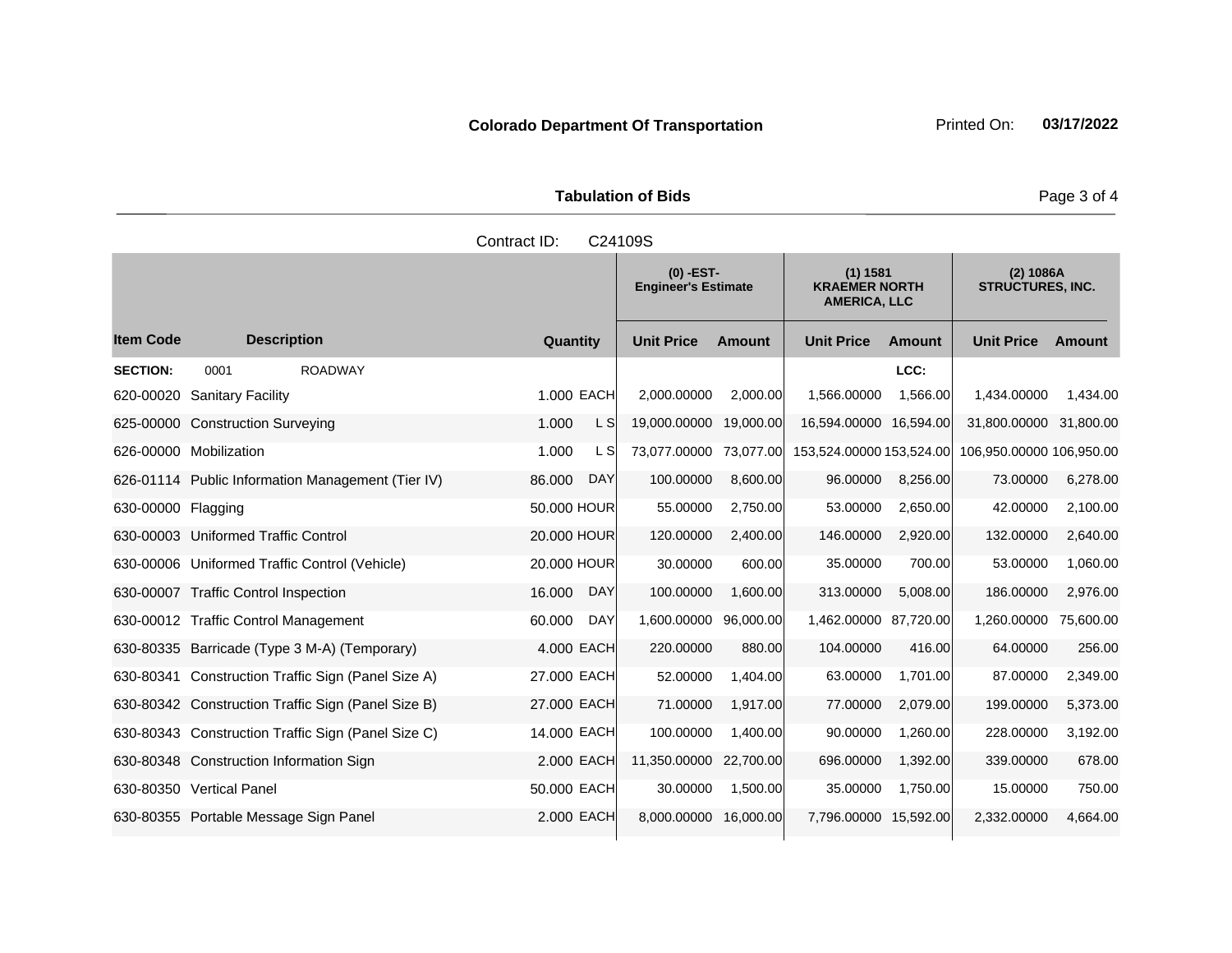| <b>Tabulation of Bids</b> |  |
|---------------------------|--|

|                        |                                                           | Contract ID: |              |            | C24109S               |                                           |                       |                                                         |                                      |                |
|------------------------|-----------------------------------------------------------|--------------|--------------|------------|-----------------------|-------------------------------------------|-----------------------|---------------------------------------------------------|--------------------------------------|----------------|
|                        |                                                           |              |              |            |                       | $(0)$ -EST-<br><b>Engineer's Estimate</b> |                       | (1) 1581<br><b>KRAEMER NORTH</b><br><b>AMERICA, LLC</b> | (2) 1086A<br><b>STRUCTURES, INC.</b> |                |
| <b>Item Code</b>       | <b>Description</b>                                        |              | Quantity     |            | <b>Unit Price</b>     | Amount                                    | <b>Unit Price</b>     | Amount                                                  | <b>Unit Price</b>                    | <b>Amount</b>  |
| <b>SECTION:</b>        | <b>ROADWAY</b><br>0001                                    |              |              |            |                       |                                           |                       | LCC:                                                    |                                      |                |
| 630-80360              | Drum Channelizing Device                                  |              | 50.000 EACH  |            | 40.00000              | 2,000.00                                  | 42.00000              | 2,100.00                                                | 24.00000                             | 1,200.00       |
| 630-80372              | Concrete Barrier (Temporary) (Furnish and<br>Install)     |              | 3,600.000    | LF         |                       | 30.00000 108,000.00                       |                       | 34.00000 122,400.00                                     | 25.00000                             | 90,000.00      |
| 630-80380              | <b>Traffic Cone</b>                                       |              | 600.000 EACH |            | 12.00000              | 7,200.00                                  | 11.00000              | 6,600.00                                                | 7.00000                              | 4,200.00       |
| 630-80415              | Advanced Warning Flashing or Sequencing<br>Panel (C Type) |              | 40.000       | <b>DAY</b> | 130.00000             | 5,200.00                                  | 90.00000              | 3,600.00                                                | 48.00000                             | 1,920.00       |
| 630-80417              | Sequential Flashing Warning Light                         |              | 100.000 EACH |            | 35.00000              | 3,500.00                                  | 35.00000              | 3,500.00                                                | 6.00000                              | 600.00         |
| 630-85010              | Impact Attenuator (Temporary)                             |              | 5,000 EACH   |            | 6,000.00000 30,000.00 |                                           | 3,356.00000 16,780.00 |                                                         | 9,460.00000                          | 47,300.00      |
| 630-85041              | <b>Mobile Attenuator</b>                                  |              | 50.000       | <b>DAY</b> | 620.00000 31,000.00   |                                           |                       | 696.00000 34,800.00                                     | 901.00000                            | 45,050.00      |
|                        | 632-00000 Night Work Lighting                             |              | 1.000        | L S        | 12,500.00000          | 12,500.00                                 | 9,009.00000           | 9,009.00                                                | 49,720.00000                         | 49,720.00      |
| <b>Section Totals:</b> |                                                           |              |              |            |                       | \$1,200,000.00                            |                       | \$1,217,455.60                                          |                                      | \$1,217,804.00 |
|                        | <b>Contract Grand Totals</b>                              |              |              |            |                       | \$1,200,000.00                            |                       | \$1,217,455.60                                          |                                      | \$1,217,804.00 |

Page 4 of 4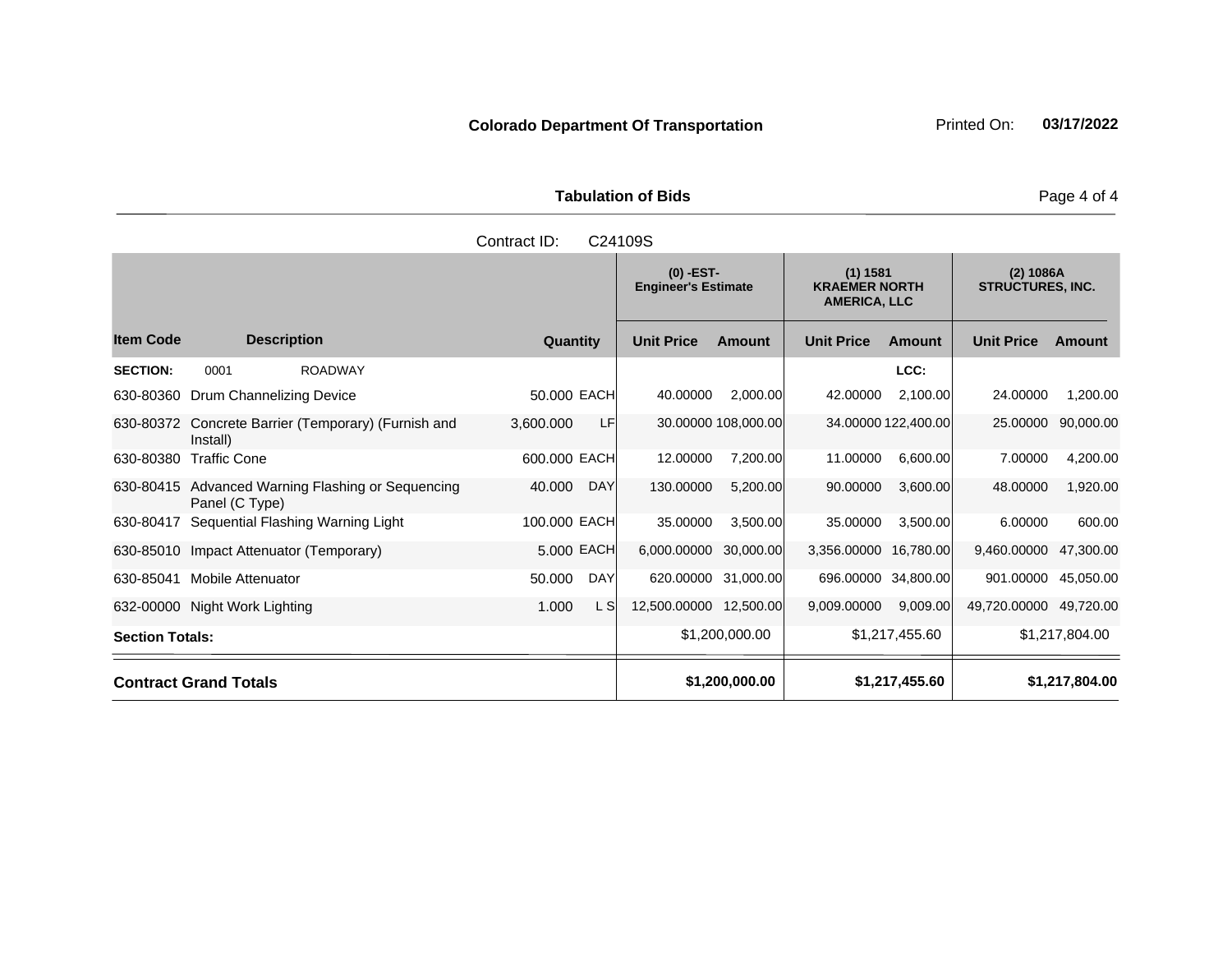**Low Bid Item Analysis Page 1 of 5** 

| Contract ID: | C24109S |
|--------------|---------|
|              |         |

| Line            | Item/<br>Description                     | Quantity                                           | Estimated<br>Price | <b>Bid Price/</b><br><b>Units</b> | Estimated<br>Amount | <b>Bid Amount</b> | <b>Bid Est</b><br>% | Overrun $(+)$<br>Underrun (-) |
|-----------------|------------------------------------------|----------------------------------------------------|--------------------|-----------------------------------|---------------------|-------------------|---------------------|-------------------------------|
| <b>SECTION:</b> | 0001                                     | <b>ROADWAY</b>                                     |                    |                                   |                     |                   |                     |                               |
| 0005            | 201-00000<br>Clearing and Grubbing       | 1.000                                              | 20,000.00000       | 1,709.00000<br>L S                | 20,000.00           | 1,709.00          | 8.55%               | $-18,291.00$                  |
| 0010            | 202-00805                                | 4.000<br>Removal of Overhead Sign Structure        | 15,000.00000       | 14,347.00000<br><b>EACH</b>       | 60,000.00           | 57,388.00         | 95.65%              | $-2,612.00$                   |
| 0015            | 202-00810<br>Removal of Ground Sign      | 3.000                                              | 2,000.00000        | 2,088.00000<br><b>EACH</b>        | 6,000.00            | 6,264.00          | 104.40%             | 264.00                        |
| 0020            | 202-00821<br>Removal of Sign Panel       | 32,000                                             | 1,000.00000        | 1,114.00000<br><b>EACH</b>        | 32,000.00           | 35,648.00         | 111.40%             | 3,648.00                      |
| 0025            | 202-01170<br>Removal of Guardrail Type 7 | 361.000                                            | 100.00000          | 95.00000<br>LF                    | 36,100.00           | 34,295.00         | 95.00%              | $-1,805.00$                   |
| 0030            | 203-01597<br>Potholing                   | 50,000                                             | 400.00000          | 439.00000<br><b>HOUR</b>          | 20,000.00           | 21,950.00         | 109.75%             | 1,950.00                      |
| 0035            | 208-00012<br>Erosion Log Type 1 (9 Inch) | 200.000                                            | 22.00000           | 25.00000<br><b>LF</b>             | 4,400.00            | 5,000.00          | 113.64%             | 600.00                        |
| 0040            | 208-00046<br>(Type 1)                    | 1.000<br>Pre-fabricated Concrete Washout Structure | 10,800.00000       | 10,828.00000<br><b>EACH</b>       | 10,800.00           | 10,828.00         | 100.26%             | 28.00                         |
| 0045            | 208-00103                                | 10.000<br>Removal and Disposal of Sediment (Labor) | 100.00000          | 100.00000<br><b>HOUR</b>          | 1,000.00            | 1,000.00          | 100.00%             | 0.00                          |
| 0050            | 208-00106<br>Sweeping (Sediment Removal) | 10.000                                             | 300.00000          | 271.00000<br><b>HOUR</b>          | 3,000.00            | 2,710.00          | 90.33%              | $-290.00$                     |
| 0055            | 208-00107<br>Removal of Trash            | 10.000                                             | 95.00000           | 100.00000<br><b>HOUR</b>          | 950.00              | 1,000.00          | 105.26%             | 50.00                         |
| 0060            | 212-00006<br>Seeding (Native)            | 0.100                                              | 12,000.00000       | 10,371.00000<br><b>ACRE</b>       | 1,200.00            | 1,037.10          | 86.43%              | $-162.90$                     |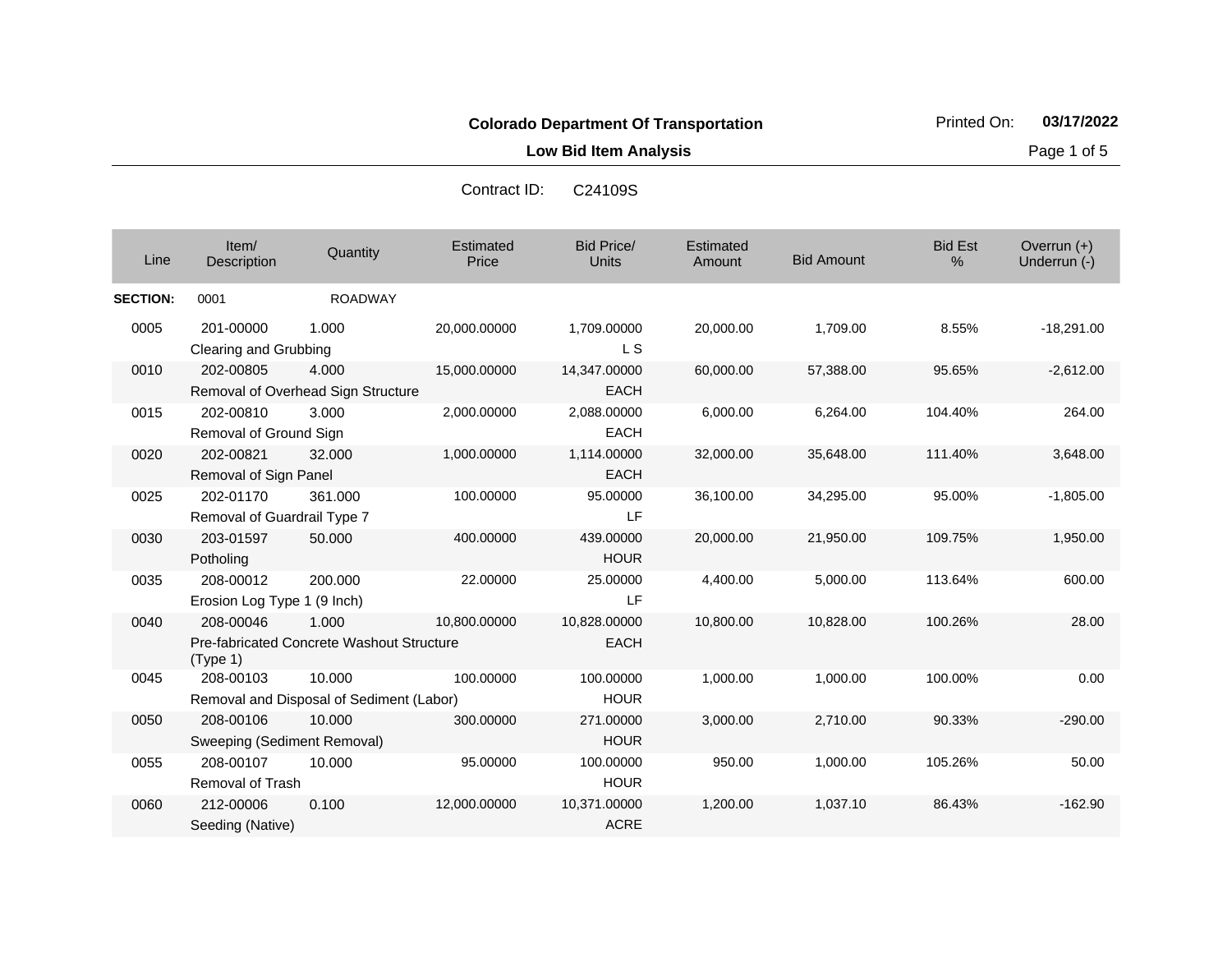**Low Bid Item Analysis Page 2 of 5** 

| Line            | Item/<br>Description                              | Quantity                                           | Estimated<br>Price | <b>Bid Price/</b><br>Units  | <b>Estimated</b><br>Amount | <b>Bid Amount</b> | <b>Bid Est</b><br>% | Overrun (+)<br>Underrun (-) |
|-----------------|---------------------------------------------------|----------------------------------------------------|--------------------|-----------------------------|----------------------------|-------------------|---------------------|-----------------------------|
| <b>SECTION:</b> | 0001                                              | <b>ROADWAY</b>                                     |                    |                             |                            |                   |                     |                             |
| 0065            | 212-00032<br>Soil Conditioning                    | 0.100                                              | 14,500.00000       | 17,401.00000<br><b>ACRE</b> | 1,450.00                   | 1,740.10          | 120.01%             | 290.10                      |
| 0070            | 213-00002<br>Mulching (Weed Free Hay)             | 0.100                                              | 9,800.00000        | 8,144.00000<br><b>ACRE</b>  | 980.00                     | 814.40            | 83.10%              | $-165.60$                   |
| 0075            | 213-00061<br><b>Mulch Tackifier</b>               | 20,000                                             | 35.00000           | 38.00000<br><b>LB</b>       | 700.00                     | 760.00            | 108.57%             | 60.00                       |
| 0080            | 217-00020<br><b>Herbicide Treatment</b>           | 10.000                                             | 160.00000          | 209.00000<br><b>HOUR</b>    | 1,600.00                   | 2,090.00          | 130.63%             | 490.00                      |
| 0085            | 503-00042<br>Drilled Shaft (42 Inch)              | 19.000                                             | 1,500.00000        | 1,618.00000<br>LF           | 28,500.00                  | 30,742.00         | 107.87%             | 2,242.00                    |
| 0090            | 503-00048<br>Drilled Shaft (48 Inch)              | 69.000                                             | 1,750.00000        | 1,540.00000<br>LF           | 120,750.00                 | 106,260.00        | 88.00%              | $-14,490.00$                |
| 0095            | 503-00060<br>Drilled Shaft (60 Inch)              | 33.000                                             | 2,100.00000        | 1,984.00000<br>LF           | 69,300.00                  | 65,472.00         | 94.48%              | $-3,828.00$                 |
| 0100            | 606-00710<br>Guardrail Type 7 (Style CA)          | 494.000                                            | 300.00000          | 280.00000<br>LF             | 148,200.00                 | 138,320.00        | 93.33%              | $-9,880.00$                 |
| 0105            | 613-01200<br>2 Inch Electrical Conduit (Plastic)  | 60.000                                             | 60.00000           | 56.00000<br>LF              | 3,600.00                   | 3,360.00          | 93.33%              | $-240.00$                   |
| 0110            | 613-07005<br>Type Five Pull Box                   | 3.000                                              | 7,400.00000        | 7,874.00000<br><b>EACH</b>  | 22,200.00                  | 23,622.00         | 106.41%             | 1,422.00                    |
| 0115            | 614-00027<br>Sign Panel (Class II) (Install Only) | 24.000                                             | 24.00000           | 13.00000<br><b>SF</b>       | 576.00                     | 312.00            | 54.17%              | $-264.00$                   |
| 0120            | 614-00028                                         | 4.534.000<br>Sign Panel (Class III) (Install Only) | 9.00000            | 9.00000<br><b>SF</b>        | 40,806.00                  | 40,806.00         | 100.00%             | 0.00                        |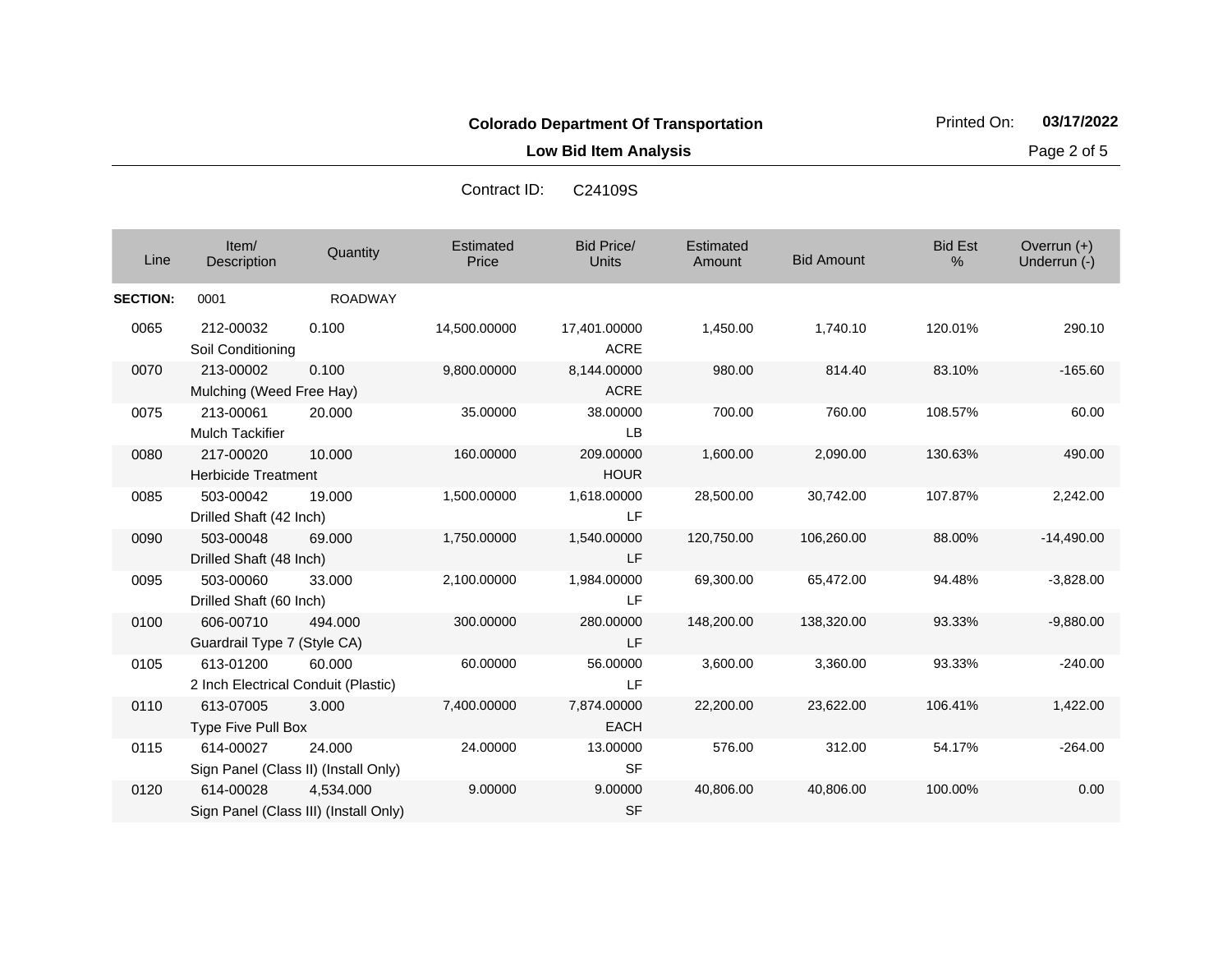**Low Bid Item Analysis Page 3 of 5** 

| C <sub>24109</sub> S |
|----------------------|
|                      |

| Line            | Item/<br>Description                          | Quantity                                            | Estimated<br>Price | <b>Bid Price/</b><br><b>Units</b> | Estimated<br>Amount | <b>Bid Amount</b> | <b>Bid Est</b><br>% | Overrun (+)<br>Underrun (-) |
|-----------------|-----------------------------------------------|-----------------------------------------------------|--------------------|-----------------------------------|---------------------|-------------------|---------------------|-----------------------------|
| <b>SECTION:</b> | 0001                                          | <b>ROADWAY</b>                                      |                    |                                   |                     |                   |                     |                             |
| 0125            | 614-00615<br>Steel Signpost (W 6x15)          | 58,000                                              | 150.00000          | 157.00000<br>LF                   | 8,700.00            | 9,106.00          | 104.67%             | 406.00                      |
| 0130            | 614-00818<br>Steel Signpost (W 8x18)          | 31.000                                              | 160.00000          | 163.00000<br>LF                   | 4,960.00            | 5,053.00          | 101.88%             | 93.00                       |
| 0135            | 614-03002<br>Concrete Footing (Type 2)        | 4.000                                               | 2,400.00000        | 2,923.00000<br><b>EACH</b>        | 9,600.00            | 11,692.00         | 121.79%             | 2,092.00                    |
| 0140            | 614-03003<br>Concrete Footing (Type 3)        | 2.000                                               | 3,200.00000        | 3,132.00000<br><b>EACH</b>        | 6,400.00            | 6,264.00          | 97.88%              | $-136.00$                   |
| 0145            | 614-10050                                     | 4.000<br>Modification of Overhead Sign Structure    | 7,500.00000        | 8,179.00000<br><b>EACH</b>        | 30,000.00           | 32,716.00         | 109.05%             | 2,716.00                    |
| 0150            | 614-32900<br>Only)                            | 5.000<br>Monotube Overhead Sign Cantilever (Install | 11,000.00000       | 11,516.00000<br><b>EACH</b>       | 55,000.00           | 57,580.00         | 104.69%             | 2,580.00                    |
| 0155            | 620-00020<br><b>Sanitary Facility</b>         | 1.000                                               | 2,000.00000        | 1,566.00000<br><b>EACH</b>        | 2,000.00            | 1,566.00          | 78.30%              | $-434.00$                   |
| 0160            | 625-00000<br><b>Construction Surveying</b>    | 1.000                                               | 19,000.00000       | 16,594.00000<br>L S               | 19,000.00           | 16,594.00         | 87.34%              | $-2,406.00$                 |
| 0165            | 626-00000<br>Mobilization                     | 1.000                                               | 73,077.00000       | 153,524.00000<br>L S              | 73,077.00           | 153,524.00        | 210.09%             | 80,447.00                   |
| 0170            | 626-01114                                     | 86,000<br>Public Information Management (Tier IV)   | 100.00000          | 96.00000<br><b>DAY</b>            | 8,600.00            | 8,256.00          | 96.00%              | $-344.00$                   |
| 0175            | 630-00000<br>Flagging                         | 50.000                                              | 55.00000           | 53.00000<br><b>HOUR</b>           | 2,750.00            | 2,650.00          | 96.36%              | $-100.00$                   |
| 0180            | 630-00003<br><b>Uniformed Traffic Control</b> | 20.000                                              | 120.00000          | 146.00000<br><b>HOUR</b>          | 2,400.00            | 2,920.00          | 121.67%             | 520.00                      |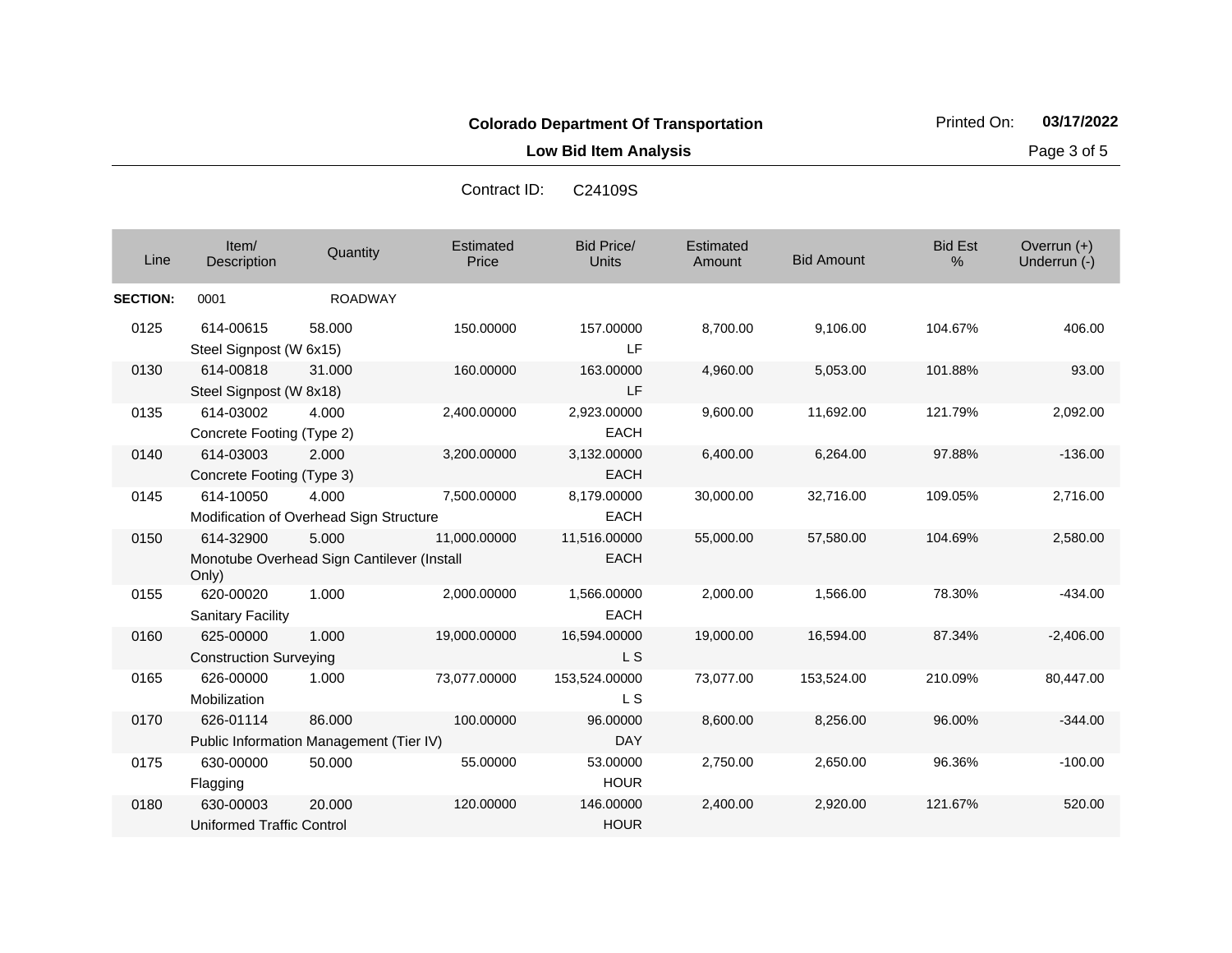**Low Bid Item Analysis Page 4 of 5** 

| Contract ID: | C <sub>24109</sub> S |
|--------------|----------------------|
|              |                      |

| Line            | Item/<br>Description                              | Quantity                                               | Estimated<br>Price | <b>Bid Price/</b><br>Units | Estimated<br>Amount | <b>Bid Amount</b> | <b>Bid Est</b><br>% | Overrun $(+)$<br>Underrun (-) |
|-----------------|---------------------------------------------------|--------------------------------------------------------|--------------------|----------------------------|---------------------|-------------------|---------------------|-------------------------------|
| <b>SECTION:</b> | 0001                                              | <b>ROADWAY</b>                                         |                    |                            |                     |                   |                     |                               |
| 0185            | 630-00006                                         | 20.000<br>Uniformed Traffic Control (Vehicle)          | 30.00000           | 35.00000<br><b>HOUR</b>    | 600.00              | 700.00            | 116.67%             | 100.00                        |
| 0190            | 630-00007<br><b>Traffic Control Inspection</b>    | 16.000                                                 | 100.00000          | 313.00000<br><b>DAY</b>    | 1,600.00            | 5,008.00          | 313.00%             | 3,408.00                      |
| 0195            | 630-00012<br><b>Traffic Control Management</b>    | 60.000                                                 | 1,600.00000        | 1,462.00000<br>DAY         | 96,000.00           | 87,720.00         | 91.38%              | $-8,280.00$                   |
| 0200            | 630-80335                                         | 4.000<br>Barricade (Type 3 M-A) (Temporary)            | 220.00000          | 104.00000<br><b>EACH</b>   | 880.00              | 416.00            | 47.27%              | $-464.00$                     |
| 0205            | 630-80341                                         | 27,000<br>Construction Traffic Sign (Panel Size A)     | 52.00000           | 63.00000<br><b>EACH</b>    | 1,404.00            | 1,701.00          | 121.15%             | 297.00                        |
| 0210            | 630-80342                                         | 27.000<br>Construction Traffic Sign (Panel Size B)     | 71.00000           | 77.00000<br><b>EACH</b>    | 1,917.00            | 2,079.00          | 108.45%             | 162.00                        |
| 0215            | 630-80343                                         | 14.000<br>Construction Traffic Sign (Panel Size C)     | 100.00000          | 90.00000<br><b>EACH</b>    | 1,400.00            | 1,260.00          | 90.00%              | $-140.00$                     |
| 0220            | 630-80348<br><b>Construction Information Sign</b> | 2.000                                                  | 11,350.00000       | 696.00000<br><b>EACH</b>   | 22,700.00           | 1,392.00          | 6.13%               | $-21,308.00$                  |
| 0225            | 630-80350<br><b>Vertical Panel</b>                | 50.000                                                 | 30.00000           | 35.00000<br><b>EACH</b>    | 1,500.00            | 1,750.00          | 116.67%             | 250.00                        |
| 0230            | 630-80355<br>Portable Message Sign Panel          | 2.000                                                  | 8,000.00000        | 7,796.00000<br><b>EACH</b> | 16,000.00           | 15,592.00         | 97.45%              | $-408.00$                     |
| 0235            | 630-80360<br>Drum Channelizing Device             | 50.000                                                 | 40.00000           | 42.00000<br><b>EACH</b>    | 2,000.00            | 2,100.00          | 105.00%             | 100.00                        |
| 0240            | 630-80372<br>Install)                             | 3.600.000<br>Concrete Barrier (Temporary) (Furnish and | 30.00000           | 34.00000<br>LF             | 108,000.00          | 122,400.00        | 113.33%             | 14,400.00                     |